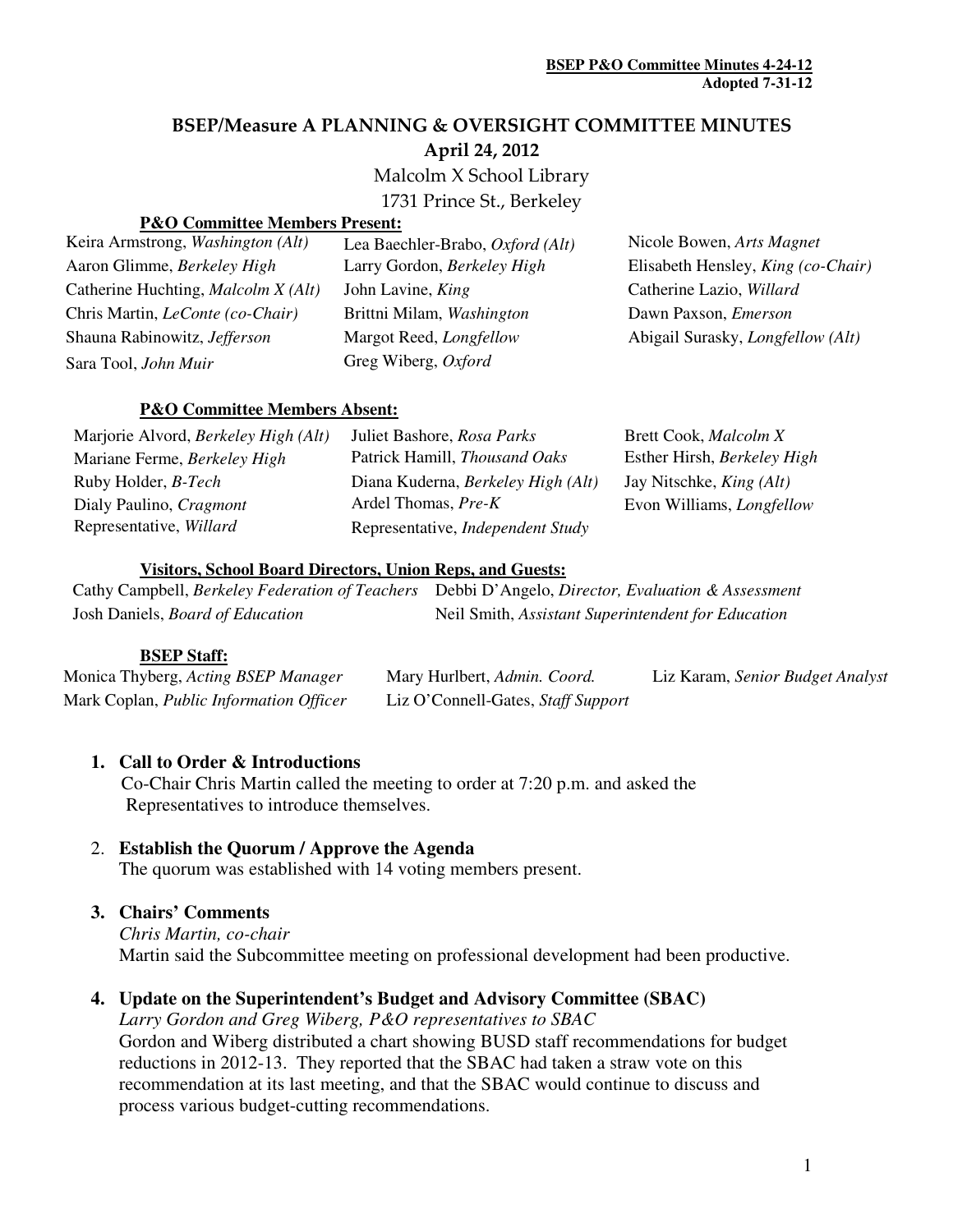# *5.* **Recommendation for Expenditure of BSEP Funds for Professional Development in 2012-13**

#### *Neil Smith, Assistant Superintendent for Educational Services*

Smith began by distributing a document showing BUSD's professional development efforts including those funded by BSEP, and how they matched District goals and School Boardrecommended strategies. Smith then distributed a document showing a comparison summary of BSEP's Professional Development Program from FY 11 through FY 13. Finally he distributed the detailed recommendation for the use of BSEP funds for Professional Development in FY 2012-13, showing descriptions of positions and initiatives, and their cost.

#### **6. Recommendation for Expenditure of BSEP Funds for Program Evaluation in 2012-13**

*Debbi D'Angelo, Director, Berkeley Evaluation and Assessment*  D'Angelo distributed her recommendations, and led the P&O Committee through the highlights. She said that improving student achievement by assessing the effectiveness of BUSD's educational programs was central to her recommendation.

# **Transition from DataWise to** *Illuminate*

D'Angelo said that the conversion to *Illuminate*, the District's new, BSEP-funded datawarehouse and assessment system, would require an investment in intense training and support for using that data to drive instruction and to determine whether students were in the right educational programs. D'Angelo explained that personnel would first export clean data from DataWise and Powerschool to *Illuminate*, a system already aligned with the new Common Core State Standards. She said the system came with a contract that could be renewed annually.

D'Angelo noted that the \$5,000 budgeted in 2011-12 to help SGCs at two schools access data had been successful. She said that, in collaboration with her department, two Cal interns from the Cal Corps Program and two from the UC School of Public Policy had fulfilled many requests for assessment data.

P&O feedback voiced satisfaction with the new system's user-friendly features, and its capability of assessing kids' progress daily and generating on-demand reports for teachers in English and Spanish. D'Angelo said *Illuminate* had a parent portal component which she would consider implementing once the conversion was firmly in place and teacher training successfully completed. Some P&O members said that, aside from the mandate to plug in student grades and assessment information every quarter or every progress-report period, BUSD lacked a comprehensive policy requiring teachers to input student data regularly. The point was made that teachers had to buy into the idea of using data to provide information about the outcomes of their instruction.

# **Math Performance Snapshot: 2009-2011**

D'Angelo distributed a couple of PowerPoint slides showing BUSD students' math scores from 2008-09 to 2010-11. The document gave a three-year look at the progress of students in  $7<sup>th</sup>$  grade math, 8th grade Algebra I, 9<sup>th</sup> grade Geometry, 10<sup>th</sup> grade Algebra II, and 11<sup>th</sup> grade. The snapshot showed a significant drop in  $10<sup>th</sup>$  Grade Algebra II scores from 08-09 to 10-11. D'Angelo added that these slides were part of a 90 minutes presentation that she would make the next evening to the Board on student achievement at Berkeley High.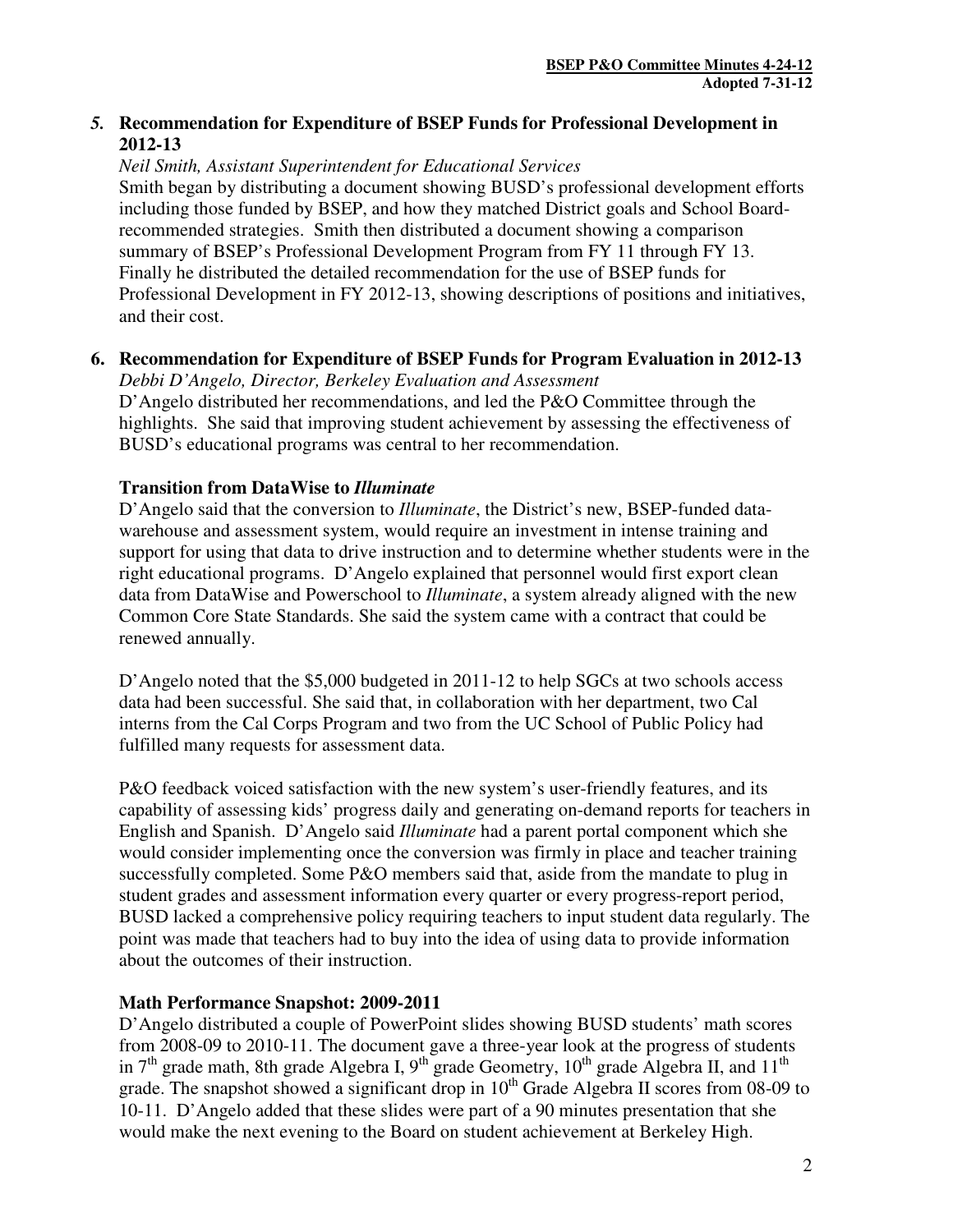# **7. Revised Recommendation for the Expenditure of the BSEP Class Size Reduction monies in FY 2012-13.**

*Neil Smith, Assistant Superintendent for Educational Services*  Smith distributed the revised document. He led the Committee through minor revisions and shared the Superintendent's rationale for those changes.

# **MOTION CARRIED (Glimme/Reed): Motion to adopt the Revised Recommendation for the Expenditure of BSEP funds for Class Size Reduction in 2012-13.**

The motion carried, with 13 ayes, 0 nays, and one abstention.

**8. Statement from the P&O Committee regarding the Superintendent's recommendation for the expenditure of the BSEP Class Size Reduction Fund in FY 2012-13**  *Chris Martin and Elisabeth Hensley, Co-chairs* 

Martin distributed a draft statement from P&O to the Board regarding the use of BSEP Class Size Reduction monies in FY 2012-13. Discussion followed and committee members suggested changes to the language.

Josh Daniels, Board Liaison to the P&O, counseled the committee on how to craft a strong statement that would be well-received by the Board and would likely result in the action the P&O desired.

# **MOTION TABLED (Reed/Glimme): To approve the P&O's statement to the Board on the use of BSEP Class Size funds in 2012-13, as amended.**

The motion was tabled, to be held over for further discussion at the May  $1<sup>st</sup> P&O$  meeting.

# **9. Announcement of Mary Hurlbert's Retirement**

*Neil Smith, Assistant Superintendent for Educational Services*  Smith said that yesterday Hurlbert had given him a letter stating that she would be retiring as of June  $30<sup>th</sup>$ . He said he had accepted her request with great regret.

# **10. P&O Statement regarding Superintendent Search**

Board Liaison Josh Daniels gave an update on the process. He said that the application deadline had now passed and that the Board would review applications during a closed session meeting on May  $2^{nd}$ . He advised the P&O to read any statement on this matter during the public comment session before the May  $2<sup>nd</sup>$  closed session. He said that the consulting firm would whittle down the applicants to 10 or 12 and that the Board would then interview those candidates on May  $11<sup>th</sup>$  and  $12<sup>th</sup>$  and would reduce the finalists to three. Daniels said the Board would spend more time with those three candidates and would eventually select one. He said that once a potential finalist had been selected, Board members and others would visit the finalist's school district.

Chris Martin distributed a draft statement from the P&O Committee to the Board, saying that consensus showed the value of hiring a Superintendent experienced in handling local tax measures. Discussion followed and P&O members reworked the statement and agreed on changes.